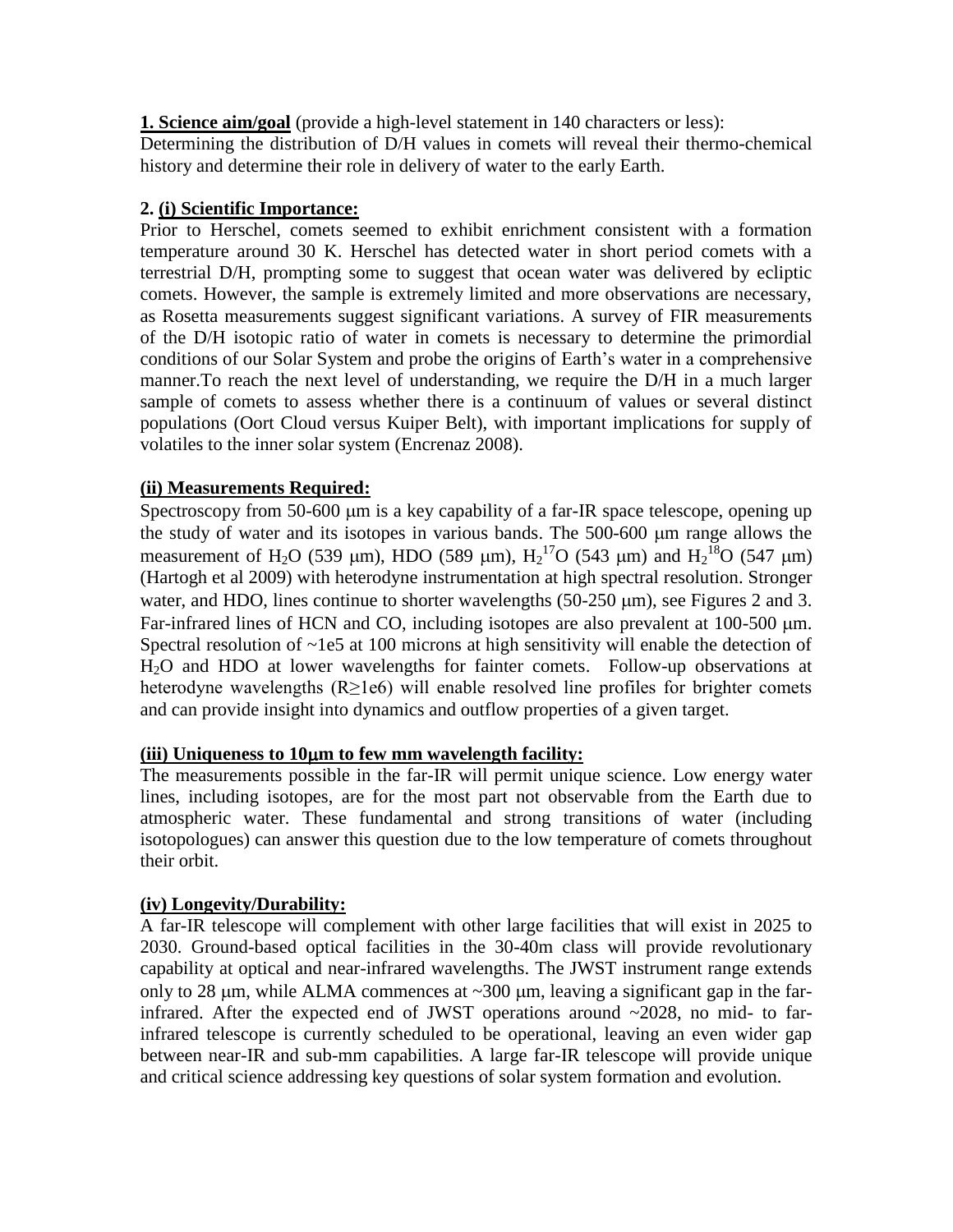

Figure 1: D/H measurements in comets, from Altwegg, K. et al. 2015. (Science 347, 1261952). A larger statistical sample of targets are needed to determine the origin of Earth's ocean and measure the dispersion of this ratio in both dynamic families.

| Parameter                                    | Unit                       | Required value | Desired Value   | Comments                                                                                                                          |
|----------------------------------------------|----------------------------|----------------|-----------------|-----------------------------------------------------------------------------------------------------------------------------------|
| Wavelength/band                              | μm                         | 50-250         | 50-600          | See Figures 2 and 3                                                                                                               |
| Number of targets                            |                            | 50             | 100             | Includes<br>from<br>both<br>comets<br>dynamic families<br>various<br>at<br>heliocentric distances.                                |
| Survey area                                  | deg. <sup>2</sup>          |                |                 | Single point targets                                                                                                              |
| Angular resolution                           | arcsec                     | 30             | 10              | At 550 GHz                                                                                                                        |
| Spectral resolution                          | $\Delta \lambda / \lambda$ | 1E5            | 1E <sub>6</sub> |                                                                                                                                   |
| Bandwidth                                    | Micron                     | 50             | 100             | Cover both isotopes                                                                                                               |
| Continuum Sensitivity<br>$(1 \sigma)$        | $\mu$ Jy                   |                |                 |                                                                                                                                   |
| line<br>Spectral<br>sensitivity $(1 \sigma)$ | $W \overline{m^2}$         | $2E-21$        | $1E-22$         | This gives us detections of HDO<br>in comets with $Q(H2O) \sim 2E22$ s-<br>Provides detections of $>30$<br>targets known to date. |
| Signal -to-noise                             | $\sigma$                   | 5              | 10              |                                                                                                                                   |
| Dynamic range                                |                            |                |                 |                                                                                                                                   |
| Field of Regard                              |                            |                |                 | Ecliptic access for most comets.<br>JWST FOR is reasonable.                                                                       |
| Cadence                                      |                            |                |                 |                                                                                                                                   |
| other<br>Any<br>requirement                  |                            |                |                 | Moving target tracking ( $\geq 60$ )<br>$\text{mas/s}$ )                                                                          |

#### **4. Table:**

**5. Key references:** (Optional, at most three, reviews preferred)

Encrenaz, Th., "Water in the Solar System", Ann. Rev. Astron. Astrophys. 2008. 46:57– 87.

Hartogh, P. et al.: "Water and related chemistry in the solar system. A guaranteed time key programme for Herschel," Planetary and Space Science 57 (2009) 1596–1606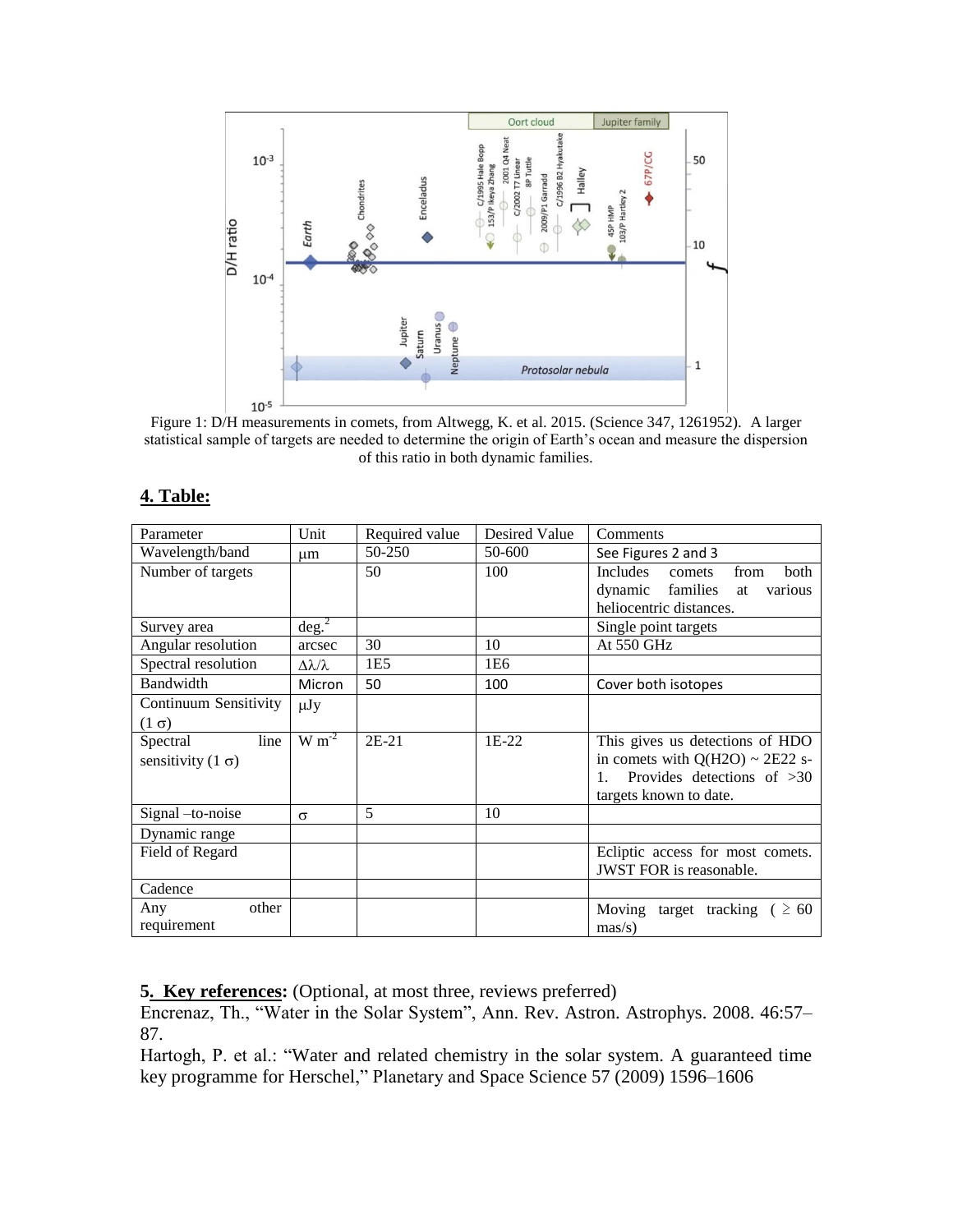

Figure 2: Simulated cometary H2O spectra for a 9m single aperture. Sensitivity  $10^{-21}$  $W/m^2$  - 5 sigma spectral line and R~1e5.



Figure 3: Same as Figure 2, but for HDO.